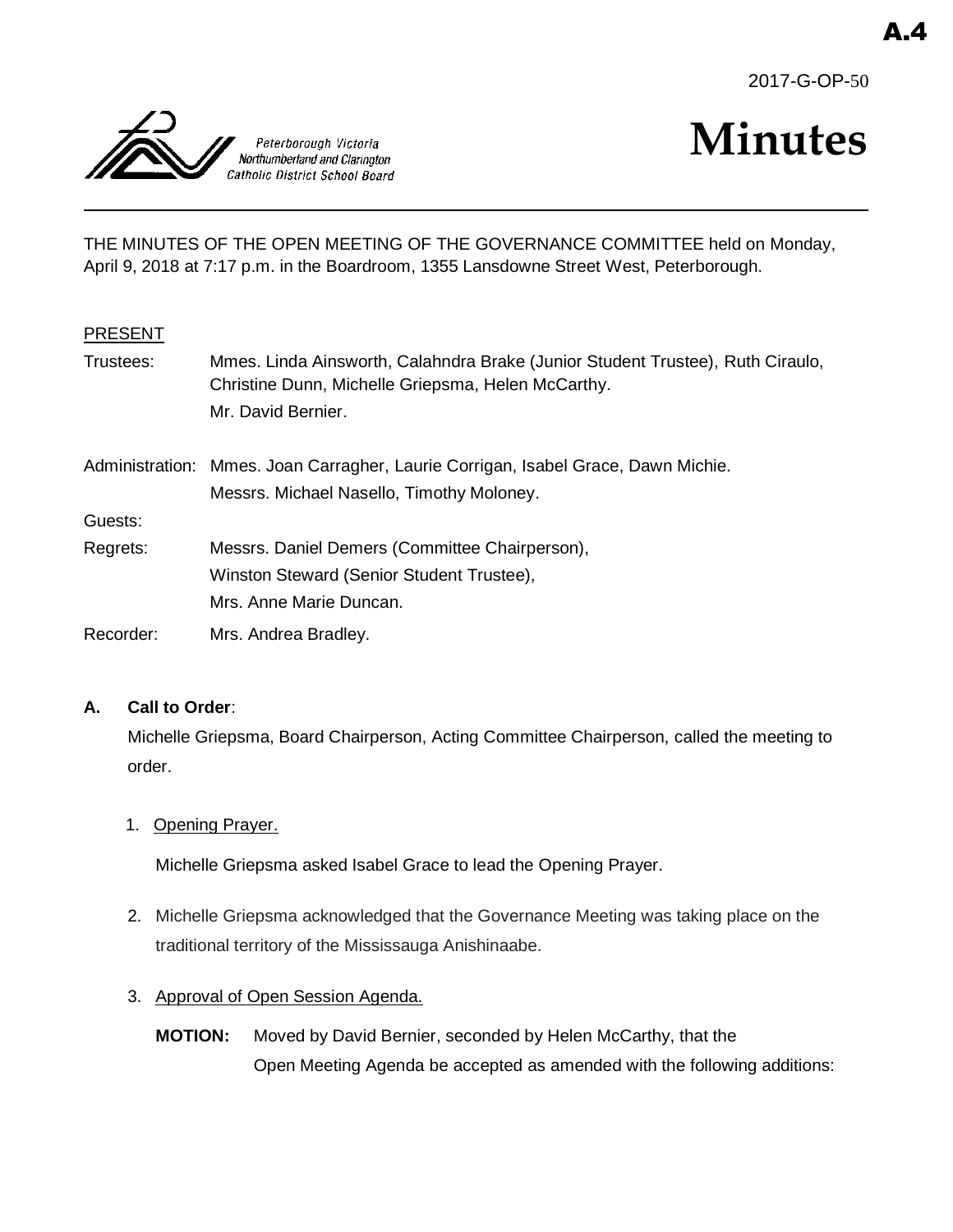- C.5. Proposed change of date for Policy Meeting to May 28.
- C.6. Discussion of Proxy by Catholic School Trustee(s) at AGM.
- C.7. Update on portable roof at St. Paul Catholic Elementary School, Peterborough.

Carried.

- 4. Declarations of Conflicts of Interest.
- 5. Approval of the Minutes of the Governance Committee Open Session held on February 12, 2018.
	- **MOTION:** Moved by Linda Ainsworth, seconded by Ruth Ciraulo, that the Minutes of the Governance Committee – Open Session, held on February 12, 2018, be approved.

Carried.

6. Business Arising from the Minutes.

#### **B. Recommended Actions/Presentations:**

1. Pre-Approved Provider for Out-of-School Activities: Treetop Trekking.

Dawn Michie, Superintendent of Learning/K-12 Program, made a presentation to the Governance Committee seeking pre-approval for Treetop Trekking to be added as a provider for excursions and trips. Melissa Featherstone, Health and Safety Officer, did not express any safety concerns after meeting with Treetop Trekking representatives. Calahndra Brake, Junior Student Trustee, shared personal experiences with the committee stating that Treetop Trekking take the highest possible precautions in safety. Dawn answered questions and addressed Trustee concerns.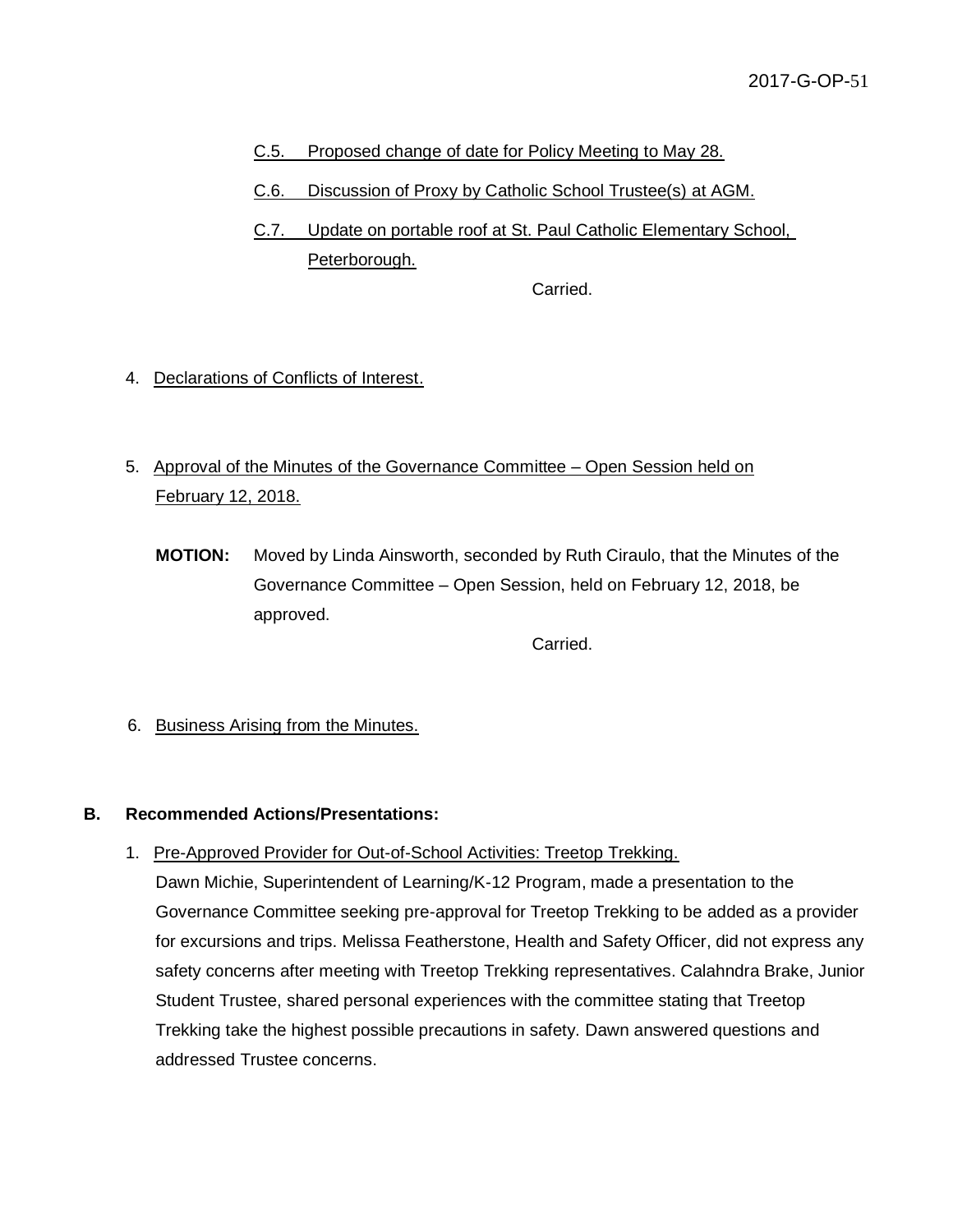**MOTION:** Moved by Helen McCarthy, seconded by Linda Ainsworth, that the Governance Committee recommend to the Board, after reviewing the appropriate safety documentation, that Treetop Trekking be added as a pre-approved provider for excursions and trips, as per the Out of School Activities Administration Procedure 305.

#### Carried

#### **C. Information Items:**

## 1. 2018-19 GSN Release – Funding Information.

Isabel Grace, Superintendent of Business and Finance, presented the 2018-19 GSN Release – Funding Information to the Governance Committee. The budget will be submitted to the Ministry of Education on June 29, 2018. Isabel answered questions from Trustees.

#### 2. Interim Financial Statements: February 28, 2018.

Isabel Grace, Superintendent of Business and Finance, shared the PVNCCDSB Interim Financial Report for the period ending August 31, 2018 with the Governance Committee. Isabel also reviewed the Operating Expenditures for the six month period ending February 28, 2018 with comparatives for the six month period ending February 28, 2017. Isabel answered a number of questions from Trustees.

# 3. St. Joseph Catholic Elementary School, Douro: Water Update.

On February 2, 2018, there was a fire at P.G. Towns & Sons General Store. Peterborough Public Health and the Ministry of Environment have concerns that contaminants from the fire pose a potential risk to the school's drinking water supply.

The most recent test results provided to the school Board by the Ministry of Environment continue to show levels of contaminant in the school's well water. The levels detected remain well below Ministry of the Environment guidelines and the Medical Officer of Health has said that these levels would not pose a health risk.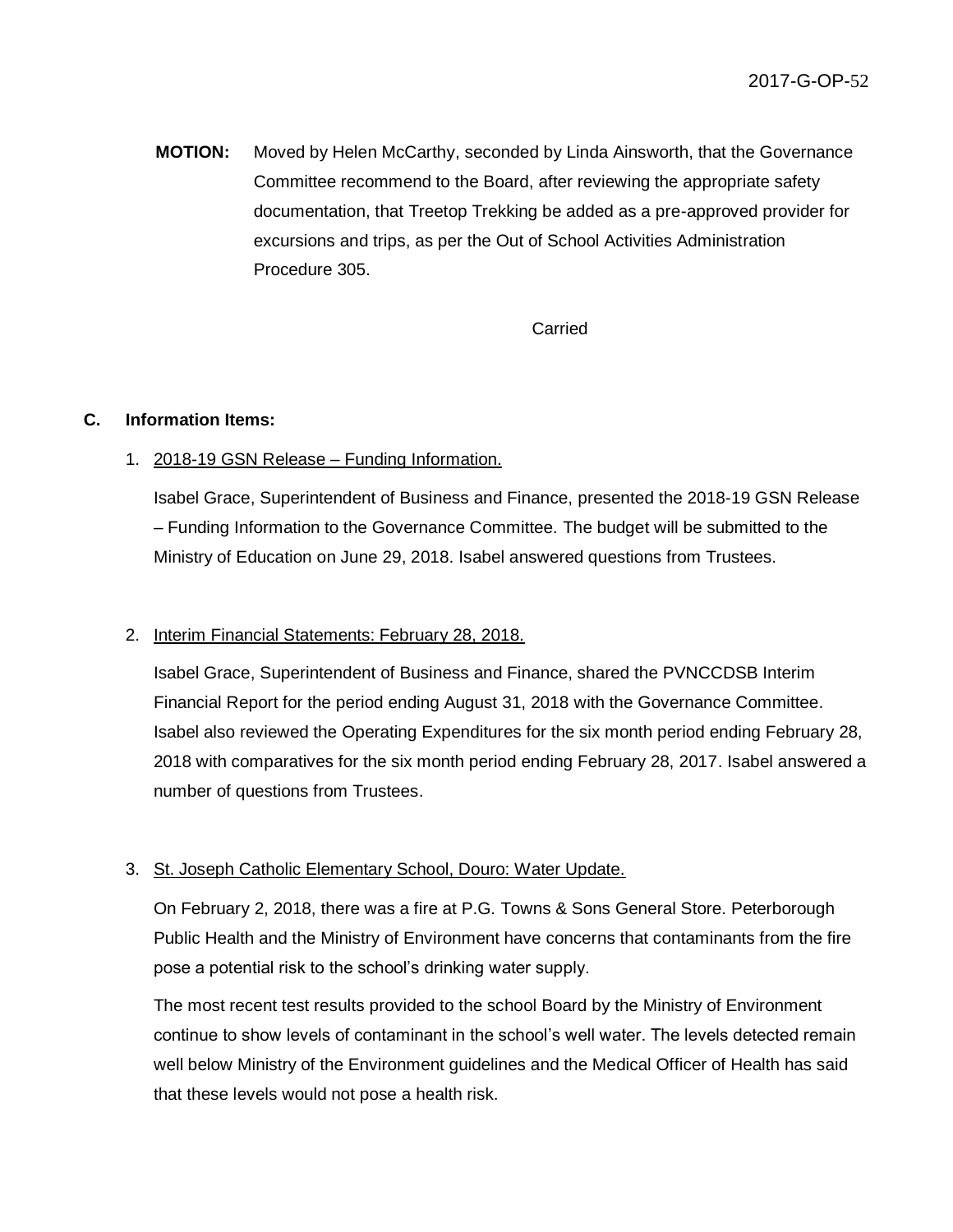Peterborough Public Health continues to keep the Drinking Water Advisory that was ordered on March 19, 2018 in place and the school continues to provide alterative drinking water to students, staff and visitors. This practice will remain in effect for the duration of this school year.

Board facilities staff will be overseeing the installation of a charcoal water filtration system. Once installed, an environmental engineering firm hired by the Board will continue to conduct water tests over the final months of the school year. The cost of the system will be covered by P.G. Towns & Sons General Store insurance.

## 4. Change of Governance Committee Meeting Date: June 11, 2018.

**MOTION:** Moved by Linda Ainsworth, seconded by Ruth Ciraulo, that the Governance Committee Meeting scheduled for Monday, June 11, 2018, be moved to Monday, June 18, 2018.

Carried.

# 5. Change of Policy Committee Meeting Date: May 29, 2018.

**MOTION:** Moved by Linda Ainsworth, seconded by Ruth Ciraulo, that the Policy Committee Meeting scheduled for Tuesday, May 29, 2018, be moved to Monday, May 28, 2018.

Carried.

# 6. Discussion of Proxy by Catholic School Trustee(s) at AGM.

David Bernier, Board Vice-Chairperson, shared the "Appointment as Proxy by Catholic School Trustee" form with Trustees. This form, when completed, allows proxy holder to vote on his/her behalf if unable to attend the Ontario Catholic School Trustees' Association Annual General Meeting commencing on Friday, April 27, 2018.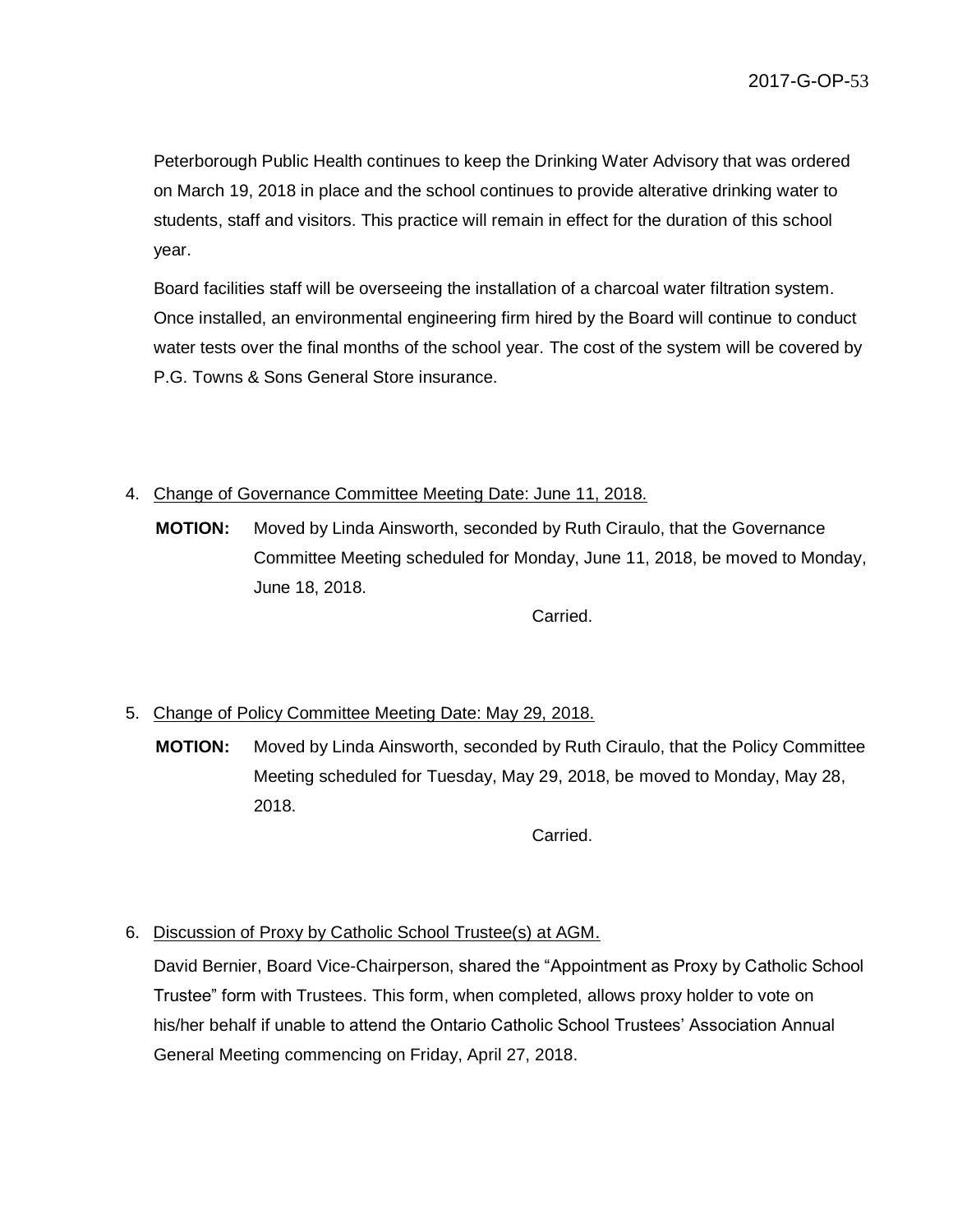# 7. Update on portable roof at St. Paul Catholic Elementary School, Peterborough.

During heavy winds on Thursday, April 5, a few pieces of a portable roof at St. Paul Catholic Elementary School in Peterborough blew off and severed power lines to portable. No injuries occurred. Children were moved from portable as maintenance staff repaired the roof. Power was restored by Friday afternoon.

## **D. Old Business:**

#### **E. New Business:**

#### **F. Next Meeting:**

1. Monday, May 14, 2018 – 6:30 p.m.

#### **G. Conclusion:**

1. Closing Prayer.

Michelle Griepsma asked Isabel Grace to lead the Closing Prayer.

- 2. Adjournment.
	- **MOTION:** Moved by Linda Ainsworth, seconded by Ruth Ciraulo, that the Governance Committee meeting adjourn at 8:25 p.m.

Carried.

Michelle Griepsma, Board Chairperson **Isabel Grace** Isabel Grace Acting Committee Chairperson **Superintendent of Business** Superintendent of Business /ab